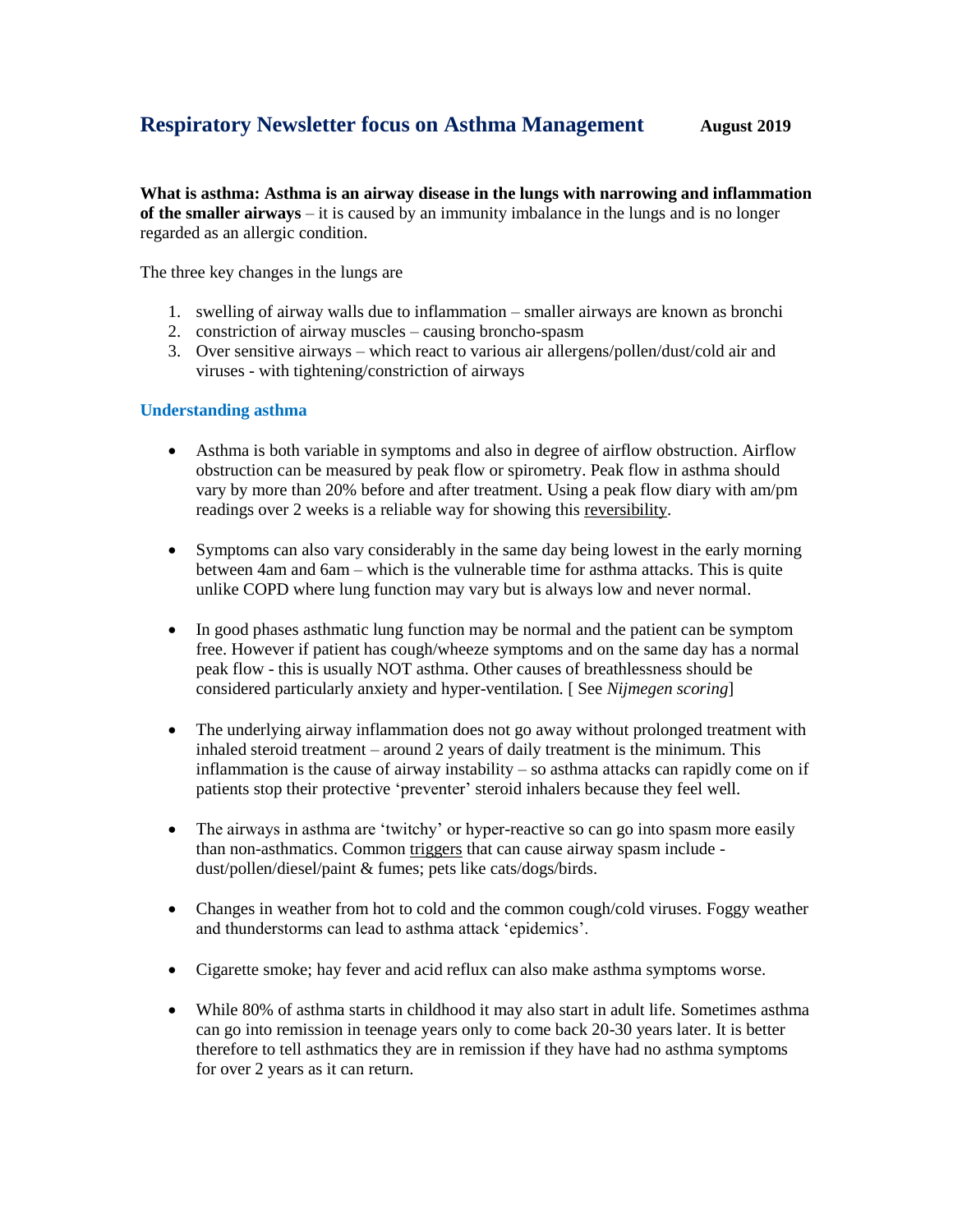#### **Asthma diagnosis and better management**

**Asthma Diagnosis** is based on symptoms of cough; tightness in chest, wheeze and breathlessness. Out of these wheeze is by far the most important. Use 'suspected asthma 'code while doing a steroid inhaler trial of treatment. If positive response to either 4 weeks inhaled corticosteroids or 20% reversibility with 4 puffs salbutamol CHANGE code to 'asthma' i.e. confirmed. Peak flow diary with 20% variability using morning and evening readings over 3-4 weeks is another way to diagnose asthma.

- **Asthma attacks can be fatal**: Inhaled steroid/ ICS is now essential core therapy salbutamol only at step 1 has been removed in the 2016 BTS guidelines. Explaining this to patients as part of disease education helps ICS compliance. Uncontrolled asthma can become life-threatening – upto 500 patients a year die from asthma attacks which can often come 'out of the blue'; inform patients of this fact.75% asthma deaths were regarded as preventable {NRAD study UK 2015}.
- **Asthma medications not working?** Check compliance and observe inhaler technique first. Smoking blocks asthma inhalers working properly – they have an anti-steroid effect. Review spirometry or peak flow diary. Up to 30% 'asthmatics' may be misdiagnosed says NICE 2015. Panic attacks and hyperventilation top the list. Obesity - unfit; restrictive lung disease; heart problems like angina/heart failure and viral wheezers are also mislabeled as asthma.
- **Personalised asthma action plans** are the keystone for patient education and successful self-management. They improve compliance, reduces A&E admissions and asthma deaths. Look at ASTHMA UK or EMIS/VISION template links.
- **High salbutamol use**: is a danger sign either of poor asthma control or poor patient understanding of asthma self-management. 1-2 blue inhalers per year is all one should need if your asthma is under control i.e. for emergency use only. Invite all high salbutamol users [>10 inhalers/year] for urgent asthma review as they are the highest risk group for fatal asthma attacks. Prescription clerks can add a warning to scripts.
- **Exercise is good for asthma**: Having asthma shouldn't stop you doing exercise over 20 Olympic athletes in the UK team have asthma and they have won a lot of medals too! Regular exercise improves your lung strength.
- **Asthma cure?** Using a steroid inhaler regularly everyday can cure asthma in many patients especially children with asthma – but this will take at least 2 years of regular treatment. [Bronchial hyper-reactivity studies]. Asthma can become INACTIVE for years but can also come back rapidly and be ACTIVE again.
- **Atopy/ "allergy" is present in 80% asthmatics and is linked to high levels of body/blood IgE:** This can cause asthma/eczema and hayfever**.** Many "atopic" asthmatics will not achieve good asthma control without hayfever/nasal symptom control. Nasal steroids and anti-histamines can both help with this.
- **Asthma onset after age 40yrs** Asthma usually starts in childhood and younger adult life and is less common to start after age 40. So look for occupational causes; heart disease and COPD. Chest x-ray and spirometry with reversibility testing can help.